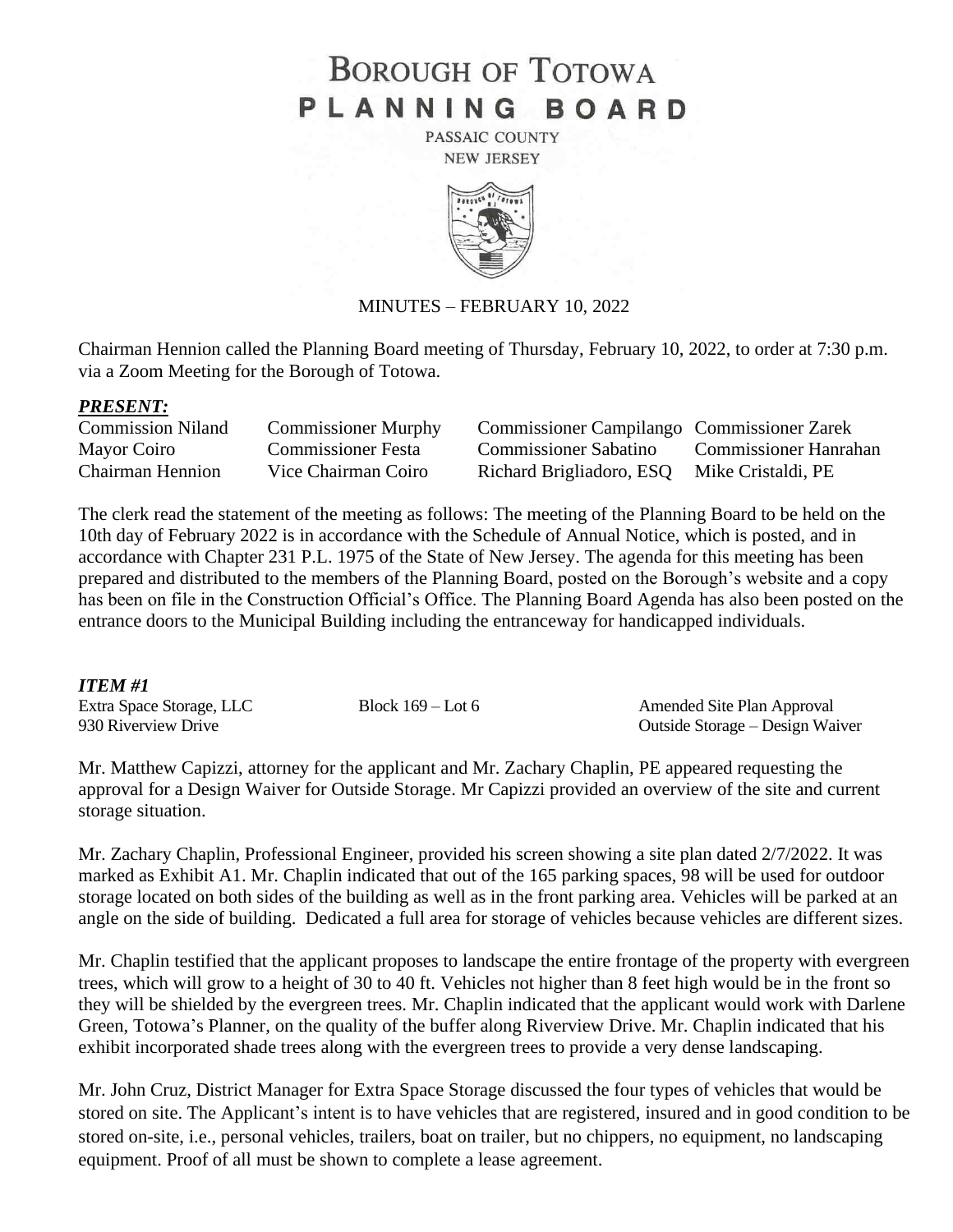## PLANNING BOARD MEETING FEBRUARY 10, 2022 MINUTES CONTINUED PAGE 2

Mr. Cruz further testified that the facility has 700 interior storage units with access to them between 6am to 10pm. There presently is no time restriction on the outside storage of vehicles.

Mr. Cruz indicated that dead storage containers would be removed from the site. Open equipment trailers and big rigs would not be permitted to be stored.

The Applicant indicates that they will limit the type of vehicles to be stored here on-site. The Applicant agreed to the following to be stored on-site: (1) trailers, (2) RV, (3) personal vehicle, (4) personal truck, and (5) boat on a trailer. This is all that would be allowed to be parked on-site.Mr. Cruz also indicated that the applicant intends to place and cone off storage area in the front of the building.

Board Members had questions pertaining to the building drive aisle, parking lot lighting issues with larger vehicles, type of vehicles being stored, accessibility of etc.

The Board suggests that the Applicant get a plan approved where delineation of the outdoor storage area is and what can be stored there. Violations can be given if there are any violations.

A motion was offered by Commissioner Campilango and seconded by Commissioner Festa to carry this matter without prejudice and without further notice to the regular Planning Board Meeting of March 10, 2022 at or about 7:30pm.

Nine agreed to a roll call vote… 9-0

### *ITEM #2*

V Twins Café, LLC Block 106 – Lot 6 Minor Site Plan Approval 294 Union Blvd. Certificate of Occupancy

Applicant did not appear.

A motion was offered by Commissioner Campilango and seconded by Commissioner Festa to carry this matter to our next regular meeting of February 24, 2022 on or about 7:30pm.

Nine agreed to a roll call vote… 9-0

A motion was offered by Commissioner Festa and seconded by Commissioner Campilango to approve the Planning Board Regular Minutes of February 10, 2022 as presented.

Eight agreed to a roll call vote… 8-0 Chairman Hennion abstained

# **RESOLUTIONS:**

A motion was offered by Commissioner Campilango and seconded by Commissioner Festa to approve the resolution for Sushi Lounge*,* Block 174 – Lot 12 as prepared.

Five agreed on a roll call vote……….5-0

A motion was offered by Commissioner Campilango and seconded by Commissioner Festa to approve the resolution for IGEA Brain & Spine*,* Block 102 – Lot 11 as presented.

Eight agreed on a roll call vote……….8-0